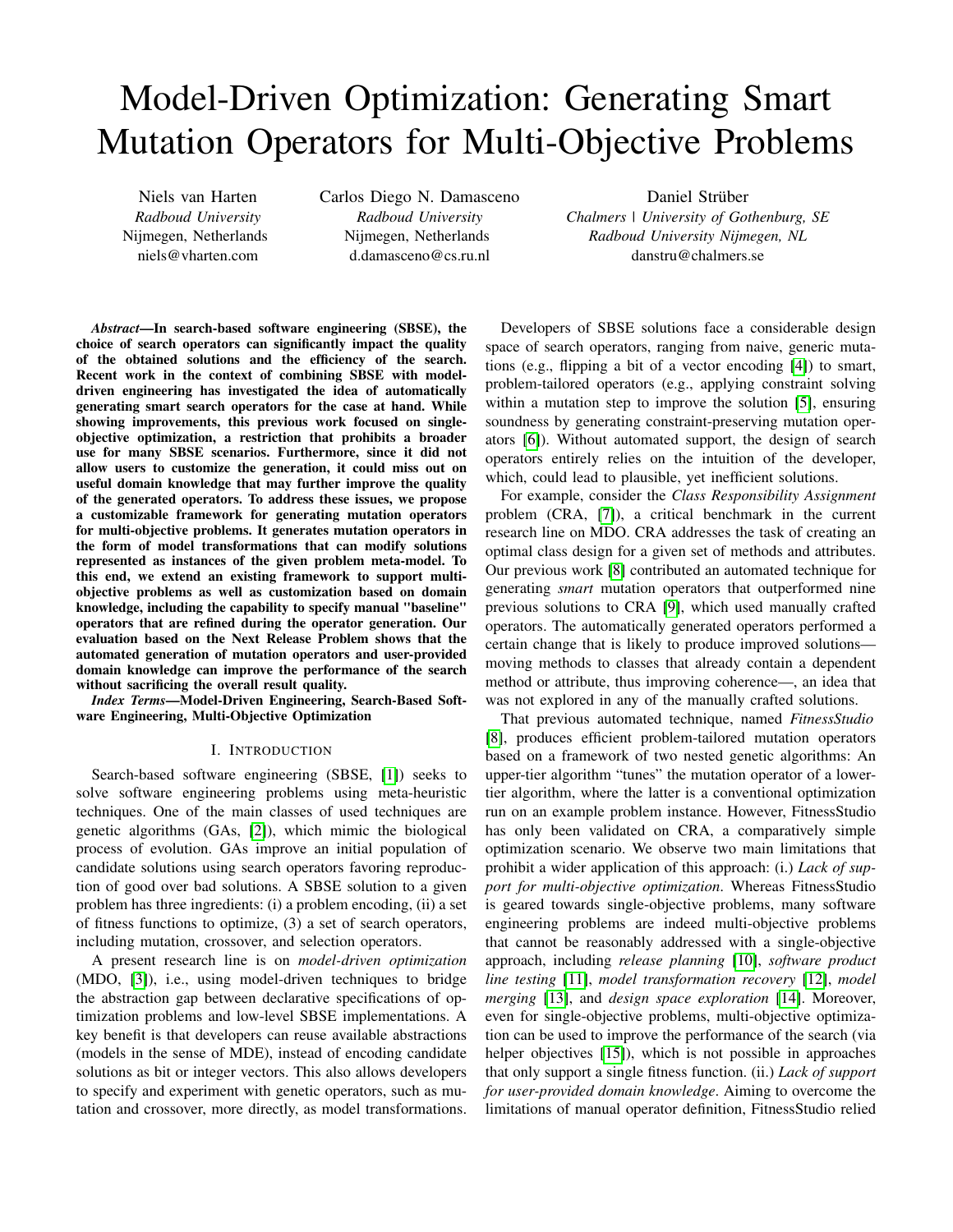on an entirely automated generation process. Removing human intuition from the process lead to improved results in the CRA case. However, it remains open whether more complicated, multi-objective problems would benefit from user input that allows to draw from available domain knowledge.

In this paper, we present a technique for automatically generating efficient mutation operators for multi-objective search problems, in the context of model-driven optimization. We build on the FitnessStudio technique of nesting genetic algorithms in a two-tier framework, which we extend in two main directions: (i.) To support multi-objective optimization problems, we provide a new component for the evaluation of problem-specific mutation operators in the upper tier. This makes our technique applicable to the vast array of available multi-objective software engineering problems. (ii.) To support user-provided domain knowledge, we provide two modifications: First, the user can provide an initial mutation operator as input, which is then further tuned by the framework. Second, the user can fine-tune the upper tier using a configuration.

We evaluate our technique on the next release problem (NRP, [\[10\]](#page-7-9)). NRP is a practically relevant problem of answering the following question: *What is the optimal subset of tasks to include in the next release of a company's product, to minimize development cost and maximize customer satisfaction?* As an NP-hard multi-objective optimization problem that, for large scale instances cannot be solved using exact optimization techniques [\[16\]](#page-7-15), NRP has been used for evaluations of previous work [\[17\]](#page-7-16) and is relevant for us as well.

The contributions of this paper are as follows:

- a technique for generating efficient mutation operators, based on a two-tier framework, supporting multiobjective problems and user-provided domain knowledge.
- an (from-scratch) implementation of this technique, based on the JMetal multi-objective optimization framework.
- an evaluation of this technique in the NRP case, in which we find improved performance when compared to an exclusively manually defined technique.
- a replication package containing all implementation and evaluation artifacts developed in the course of this work.

# II. BACKGROUND

<span id="page-1-1"></span>We now introduce the necessary background. Since our work relies on model-driven engineering (MDE, [\[18\]](#page-7-17)), specifically on model transformations, we introduce relevant background on MDE in an optimization context, before presenting the FitnessStudio technique [\[8\]](#page-7-7), on which our new contribution builds. As an illustrative example, we consider the next release problem, which also forms the basis for our evaluation.

The next release problem. Any company developing and maintaining software products sold to a range of diverse customers faces the next release problem (NRP, [\[10\]](#page-7-9)). The NRP is about determining what should be included in the next release of a product. The company is faced with customer demands for a wide range of software enhancements where some enhancements will require (one or more) prerequisite enhancements. Besides, some customers are more valuable to

<span id="page-1-0"></span>

Fig. 1: Metamodel of the NRP case.

the company than others so that the requirements of favoured customers will be viewed as having more importance than those of less favoured customers. At the same time, the different requirements will take widely differing amounts of time and effort to meet. The challenge for the company is to select a set of requirements that is deliverable within their own budget and which meets the demands of their (important) customers, a business-critical decision-making task.

Previous work found that MDE solutions can function as a direct problem encoding for NRP [\[17\]](#page-7-16), [\[19\]](#page-7-18). Figure [1](#page-1-0) shows an available metamodel for the problem (from [\[19\]](#page-7-18)). A model instance consists of a number of *solutions* where a solution contains a subset of the *availableArtifacts* called the *selectedArtifacts*. A software artifact has a *cost*, *contributesTo* a *RequirementRealisation*. An artifact may *require* other artifacts (i.e. has dependencies). A requirement realisation *dependsOn* one or more artifacts and can realise a *requirement* that has one or more *valuations assignedBy* a *customer*.

The NRP has two objectives. Given above metamodel, the first is to minimize the total cost for the selected artifacts in a solution. The second is to maximize customer satisfaction by realising requirements keeping in mind the value assigned to those requirements by customers and the importance of those customers. Cost and satisfaction are defined as follows:

$$
Cost = \sum_{sa \in SA'} cost(sa)
$$
  
Satisfaction = 
$$
\sum_{c \in C} importance(c) \cdot satisfaction(c)
$$

Here, *SA'* is the set of *selectedArtifacts*, *cost(sa)* is the cost for artifact *sa*,  $C$  is the set of customers, *importance(c)* is the importance of customer  $c$  and *satisfaction(c)* is specified as:

satisf action(c) = 
$$
\frac{\sum_{v \in MDV(c)} value(v) \cdot fullfullment(requirement(v))}{\sum_{v \in MDV(c)} value(v)}
$$

*MDV(c)* is the set of all maximal valuations of direct requirements for customer *c*. Direct requirements are those which do not depend on other requirements. *value(v)* is the value of valuation *v* and *fulfillment(requirement(v))* calculates the highest degree to which the requirement of valuation  $\nu$  is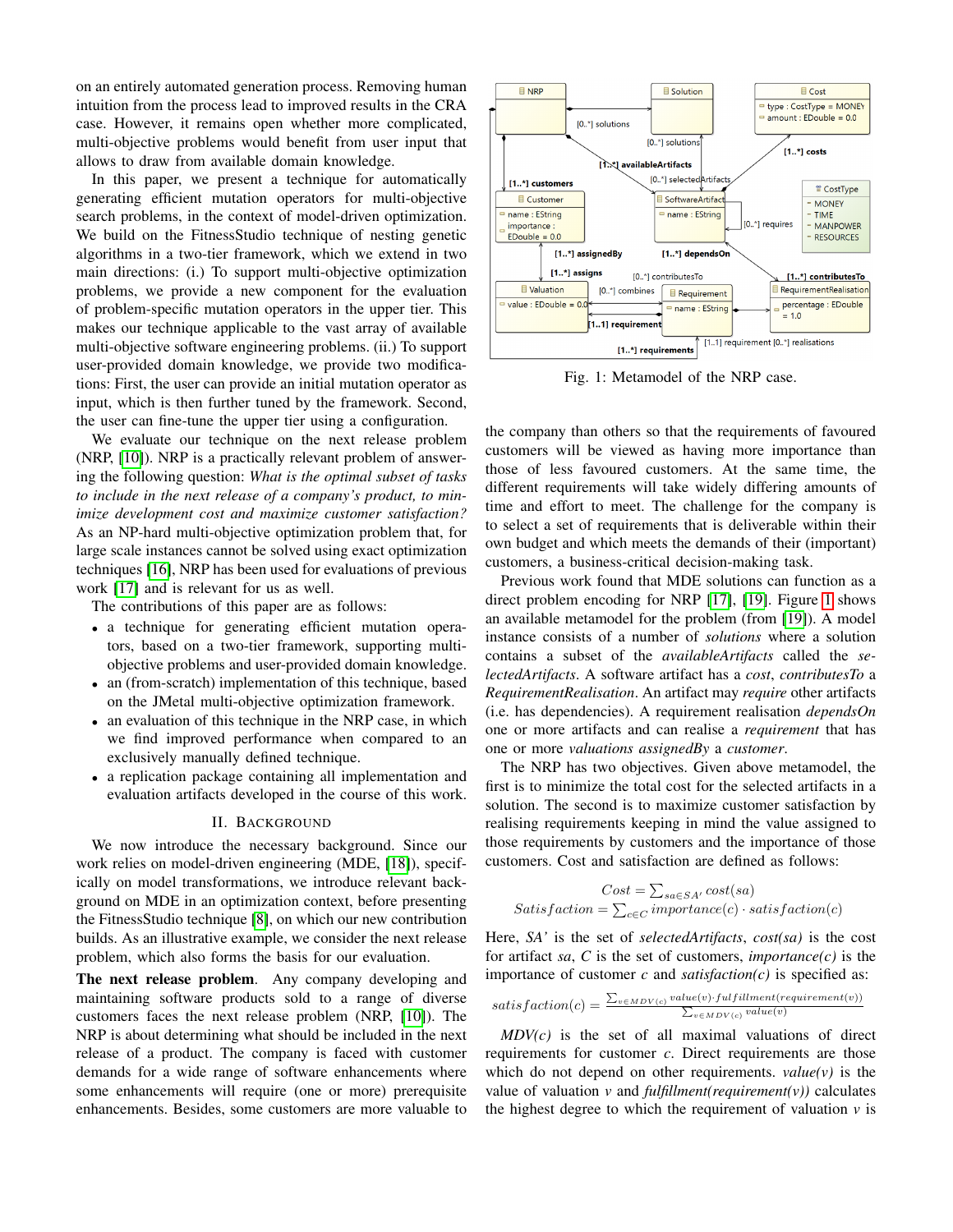fulfilled by either 1) direct realisations or 2) a combination of dependency requirements. A requirement can be realised directly in one or more ways depending on the available *realisations*. A *requirementRealisation* is fulfilled if all *softwareArtifacts* the realisation depends on and all their dependencies are included in the solution. If multiple realisations are fulfilled, the one with the highest percentage is chosen. A requirement can also be fulfilled by a combination of other requirements. The level of fulfillment is then determined by the weighted sum of the level of fulfillment of those dependencies.

For example, consider a Requirement *A* that depends on two Requirements *B* and *C*. The valuations connecting *A* to *B* and *C* have the values  $v(B)=2$ ,  $v(C)=4$ . The level of fulfillments are  $fulfillment(B)=0.8, fullfilment(C)=0.5$ . The level of fulfillment for *A* then is  $fulfillment(A) = (0.8 \cdot 2 + 0.5 \cdot 4)/6 = 0.6$ . In case there is a direct realisation for *A* with a percentage of 0.8 the overall level of fulfillment will be  $max(0.6, 0.8) = 0.8$ .

If all *availableArtifacts* are selected, the cost of the release and the customer satisfaction are maximal. The goal is to find a good trade-off between maximizing customer satisfaction while minimizing the cost of all selected software artifacts.

Pareto-optimality. In multi-objective optimization problems such as NRP, there is usually a trade off between several different "best" solutions. One considers a *set of solutions* that only contains solutions that are not dominated by any other solution. A solution dominates another solution if performs better regarding at least one objective, while not performing worse regarding any other. A solution is Pareto optimal if it is not dominated by any solution in the solution space and can only be improved for an objective by worsening at least one other [\[20\]](#page-7-19). The set of all Pareto optimal solutions is called the Pareto optimal set. However, in practice, the socalled best-known Pareto set is used that consists of all nondominated solutions that were found when searching. This is because evaluating and comparing the entire solution space is normally impossible. Otherwise, one could use random search and would not need to use genetic algorithms.

To compare the quality of two Pareto fronts for the same model, we will use the hypervolume (HV) and spread measure. Hypervolume is a widely used volume-based quality indicator and evaluates the optimizer outcome by simultaneously taking into account the proximity of the points to a given reference Pareto front, diversity, and spread [\[21\]](#page-7-20). In addition, we include spread in isolation as a separate indicator. The hypervolume measure can be similar for two Pareto fronts where the first has a narrow spread with close proximity to the real/reference Pareto front and the second has a large spread but is further away from the reference Pareto front.

Model transformation. Our solution uses the transformation language Henshin [\[22\]](#page-7-21), [\[23\]](#page-7-22). Henshin is a rule-based language based on algebraic graph transformations and the Eclipse Modeling Framework (EMF, [\[24\]](#page-7-23)), consisting of a tool set with editors and an interpreter engine. Using Henshin, we can specify *rules* for in-place model transformations. These rules specify basic "match and change" patterns. Our rationale

<span id="page-2-0"></span>

Fig. 2: Henshin rules specifying a mutation operator

for using Henshin is threefold: first, thanks to the declarative, graphical format of Henshin, the generated operators can be easily inspected; second, representing mutation operators in Henshin makes it easy to transform them systematically (via higher-order transformation rules); third, to support a fair performance comparison against the baseline, a solution from the MDEOptimser framework [\[19\]](#page-7-18), using Henshin as well.

Figure [2](#page-2-0) shows rules from the mutation operator of the available MDEOptimiser solution of NRP. The model elements are represented by nodes and the links between model elements by edges. Every node and edge has one of the actions «create», «delete», «preserve», «require» or «forbid». Rule *addSingleSa* adds *sa*, a software artifact, to *sol*, a solution. However, the action «requires» secures that a dependency of artifact *sa* is included in solution *sol*. Adding \* to this action, «requires\*», expands this rule to require that all dependencies of artifact *sa* are included in solution *sol*. Rule *removeSingleSa* removes artifact *sa* from solution *sol*. However, given the action «forbid\*», it forbids that any of the dependencies of artifact *sa* are included in solution *sol*. We use these rules for mutation. While it is easy to come up with rules that should improve model quality at least in certain situations, it is hard to determine a generally efficient set of mutation rules.

FitnessStudio. FitnessStudio [\[8\]](#page-7-7) is a two-tier framework for generating efficient mutation operators for SBSE problems. An overview of this framework is given in Fig. [3](#page-3-0) (ignoring gray coloring for now). The lower tier uses a genetic algorithm to optimize a set of solution candidates towards a (single) fitness function. It requires specification of a crossover operator, fitness function and possible problem constraints, just like other search-based techniques. However, instead of expecting the user to specify the mutation operators, these are generated by the upper tier of the framework. The upper tier uses a genetic algorithm to generate efficient mutation operators for the lower tier. An initial set of mutation operators is optimized so that running the lower tier of the framework using that set of mutation operators results in the best model, assessed by the lower tier fitness-function. The upper tier is generic: it remains constant over different problems.

FitnessStudio used a single-objective genetic algorithm on both tiers, which makes it inapplicable to multi-objective problems. Besides, the original version assumed that mutation operators are generated entirely automatically and from scratch, without additional user input, which does not allow to benefit from available domain knowledge.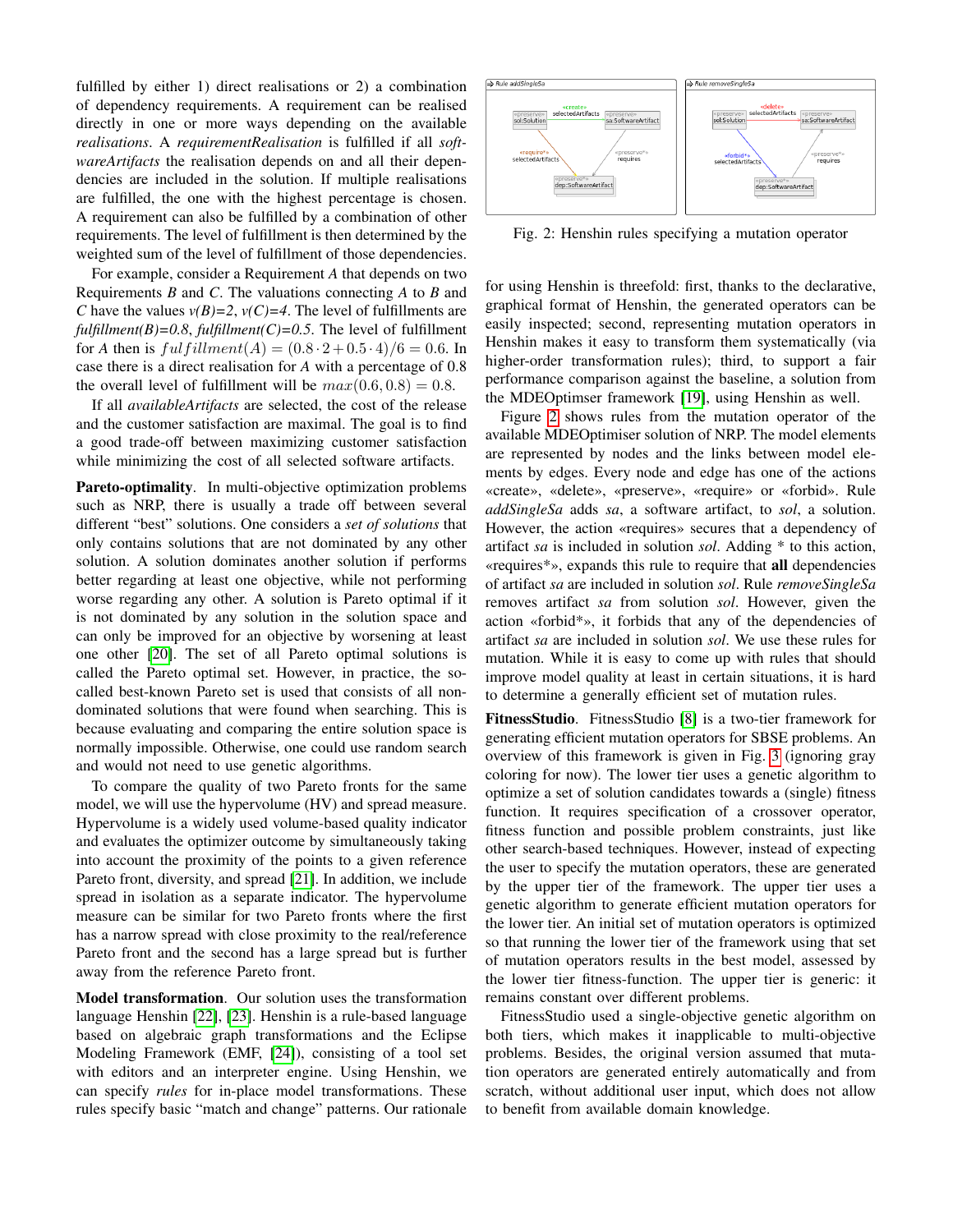<span id="page-3-0"></span>



#### III. PROPOSED TECHNIQUE

The key contribution of this work is a technique for generating efficient mutation operators that, in contrast to earlier work it builds on, supports: (i) multi-objective optimization problems, (ii) user-provided domain knowledge. The technique follows the two-tier architecture of FitnessStudio, shown in Fig. [3](#page-3-0) and explained in detail in Sect. [II.](#page-1-1) To achieves its goals, it includes several new or significantly altered components, which we now discuss in detail.

# *A. Supporting multi-objective optimization problems*

To support multi-objective problems, our technique needs to allow an arbitrary number of lower-tier fitness functions, instead of just one, as in single-objective problems. This raises the question of how the fitness of a generated mutation operator can be evaluated in the upper tier. The challenge is that the lower tier produces a Pareto front of solutions, instead of a single solution whose value can be used for easily pinning down the fitness of its mutation operator.

A tempting solution is to turn the upper-tier algorithm into a multi-objective one as well. To this end, one could represent each of the lower-tier objective functions by a corresponding upper-tier one. Values for the upper-tier objective functions to assess a concrete solution (lower-tier mutation operator) could be obtained from the training execution of the lower-tier algorithm. The drawback of this solution is that it will generally produce a pareto front of lower-tier mutation operators with no obvious guidance of how to select the single most appropriate solution among them.

Instead, in our solution, we strive to obtain a single bestperforming mutation operator. To this end, we need a single value for comparison of mutation operators. We obtain this value by replacing the original upper-tier fitness function with one that computes the hypervolume (see Sect. [II\)](#page-1-1) of the solutions produced in the training execution of the lower tier. The hypervolume is computed relative to a reference Pareto front that we obtain by executing the lower tier with a great number of evaluations and a large population.

# *B. Supporting user-provided domain knowledge*

Our support for user-provided domain knowledge is twofold: First, we allow the user to specify a part of the generated mutation operator manually. Second, we provide a means for configuring the upper-tier algorithm.

User-specified rule set. Like any program generation task, the fully automated generation of mutation operators from scratch is a hard problem. While FitnessStudio showed that full automation can lead to efficient solutions for a small-scale problem (CRA, comprising four concrete meta-classes), this might not necessary be the case for much more complicated problems, such as NRP. In our technique, we explore the idea that more efficient mutation operators could be obtained by having a user-specified fixed operator, which is further improved by combining it with automatically generated rules. This way, we strive for a "best of both worlds" solution of having a useful, but not necessarily optimal manually crafted mutation operator which is continuously improved by our technique.

```
if (Math.random() > 0.5)mutateWithFixedRules(graph);
else
    mutateWithGenRules(graph);
```
<span id="page-3-2"></span>Listing 1: fixedXORgen: Combining generated with userspecified fixed rules

This rationale leads to the lower-tier mutation operator defined in Listing [1.](#page-3-1) In each iteration of the lower-tier algorithm, one rule set is randomly selected with equal chance, either the fixed or our generated ruleset. This technique leads to a configuration option called fixedXORgen, which we will compare against fixed: a configuration option that only uses the available mutation operator.

Configuration of upper-tier algorithm. In its uppertier algorithm, FitnessStudio applies all higher-order mutation rules with a fixed chance. However, for different cases such as NRP, not every higher-order mutation rule is equally useful. First, no node should be added or deleted from the domain model. Subsequently, the mutation rule createCrOrDelNodeW ithContainmentEdge can best be given no weight. Second, a rule that does not create or delete an edge between Solution and Software Artifact will not change the fitness score. Testing showed that increasing the weight of the mutation rule *createCrOrDelEdge* improved performance. To this end, we introduced a means to configure the upper-tier algorithm by assigning a weight to each higherorder mutation rule.

## *C. Implementation*

While our framework follows the same overall structure as previous work [\[8\]](#page-7-7), we implemented it from scratch, since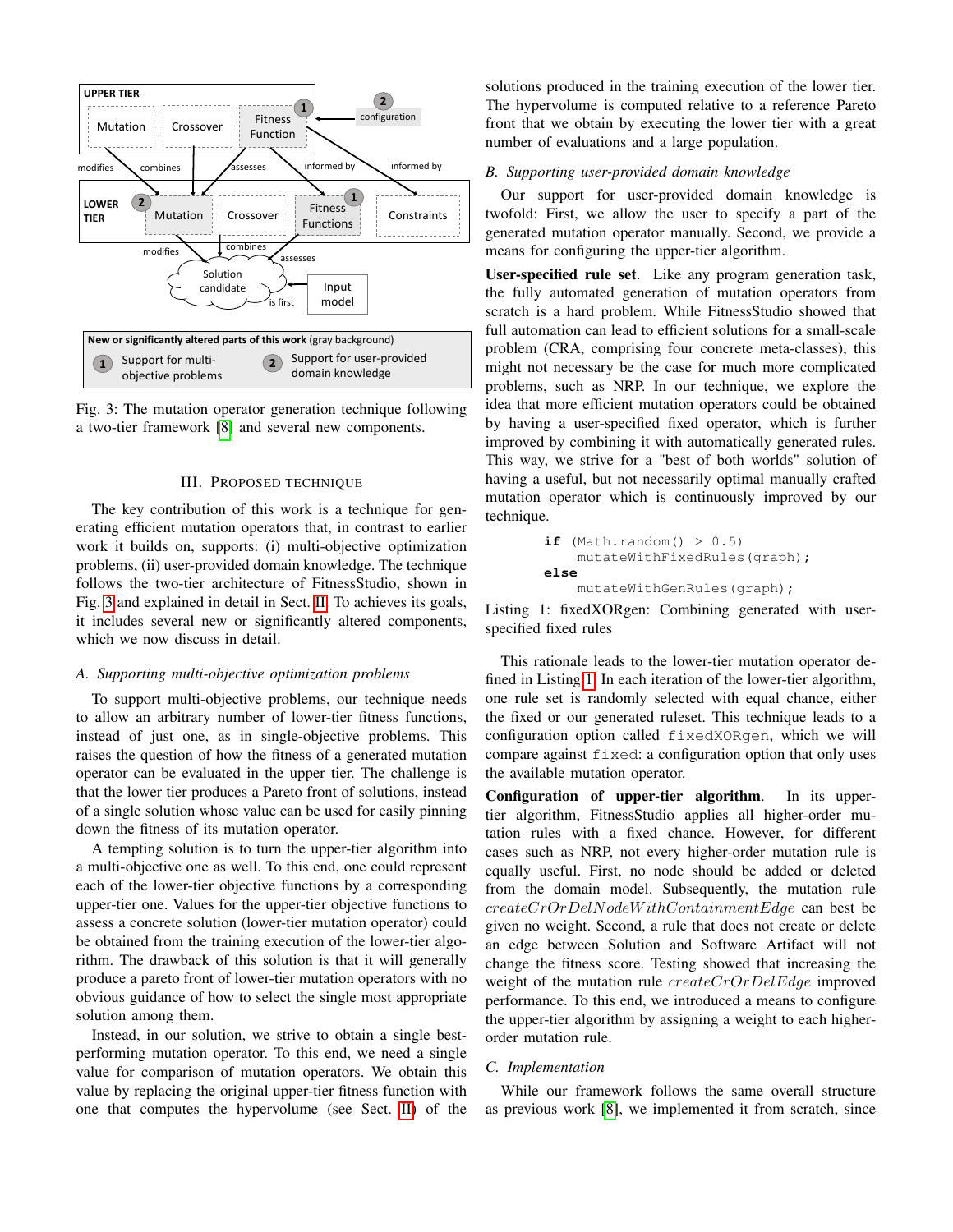the support for multiple objectives is a significant design decision that affects the entire implementation architecture. We implemented the framework based on the JMetal framework [\[25\]](#page-7-24), which allows choosing between several different multiobjective genetic algorithms for the lower tier (e.g., NSGA-II [\[26\]](#page-7-25), which has been widely used in other search-based software engineering studies and which we use as well). In the upper tier of our technique, we use a single-objective genetic algorithm. The framework, implemented in Java, is available as part of our replication package [\[27\]](#page-7-26).

# IV. EVALUATION

We evaluated our technique on the next release problem (NRP), a challenging and practical problem described in detail in Sect. [II.](#page-1-1) We instantiated our framework for NRP, described in Sect. [III-B,](#page-3-2) and sought to answer two research questions:

- RQ1: How does the mutation operator generated by our framework impact performance, compared to a manually specified operator?
- RQ2: To which extent does the customization with userprovided domain knowledge impact the performance?

RQ1 addresses our framework's overall performance, measured in terms of the quality of the obtained solutions as well as execution time. RQ2 addresses the effect of one of our two contributions in isolation. To this end, we applied it to a single-objective version of our considered NRP case, so that obtained effect could be attributed to the customization alone.

#### *A. Setup.*

Applying our technique to a specific problem requires to provide the required input for the lower-tier components, as shown in Fig. [3](#page-3-0) (whereas the upper-tier components are fixed). For the NRP case, we reused the crossover, fitness, and constraint implementations from the available MDEOptimiser implementation [\[19\]](#page-7-18), whereas the mutation generator is generated by our approach. Details about parameter settings are provided in the Appendix at [\[27\]](#page-7-26).

In our evaluation we use five input models (a.k.a. problem instances) of varying characteristics, as shown in Table [I.](#page-4-0) Our first two input models, called A and B, were obtained from the MDEOptimiser project [\[19\]](#page-7-18) and have been considered in earlier work on a performance comparison for the NRP case [\[17\]](#page-7-16). To obtain additional, larger input models, we used an available model generator provided by MDEOptimiser, NRPModelGenerator, to generate three additional models C-E.

The *baseline* for our performance comparisons is the available handcrafted mutation operator for the NRP case [\[19\]](#page-7-18), which was found useful in an earlier performance comparison [\[17\]](#page-7-16). We also considered FitnessStudio as a potential baseline (encoding the two objectives of NRP into a single objective), but exploratory experiments showed that the resulting solutions

TABLE I: Input models

<span id="page-4-0"></span>

| Input models        | А  | в   | $\mathbf{C}$ | ו ו |     |
|---------------------|----|-----|--------------|-----|-----|
| <b>Customers</b>    |    | 25  | 50           | 75  | 100 |
| <b>Requirements</b> | 25 | 50  | 75           | 100 | 120 |
| <b>Artifacts</b>    | 63 | 203 | 319          | 425 | 602 |

were worse than those produced by the handcrafted mutation operator—hence, we excluded FitnessStudio from the comparison and the presentation of results in this paper.

In exploratory experiments, we experienced that there is no single best way of performing initialization for our scenario, that is, determining the initial assignment of artifacts to solutions. Therefore, we considered three basic initialization strategies: *empty* solutions contain no software artifacts, *complete* solutions contain all artifacts and for *random* solutions, each artifact has a 50% chance to be included in the solution. In addition to these strategies, we also explored a combination of these strategies—*rand*+*x*, in which solutions consist of one *empty*, one *complete* solution and for the remainder of *random* solutions—, as well as one additional strategy: extreme solutions with path relinking (EPR, [\[28\]](#page-7-27)). For both of our RQs, we report the best-performing of these strategies.

Our experiments where performed on a Windows 10 system (Intel Core i7-8850H, 2.6 GHz; 32 GB of RAM, Java 1.8 with 2 GB maximum memory size). All models used and output generated for our experiments are available at [\[27\]](#page-7-26).

We further made the following detailed design decisions.

*RQ1*. We use standard evaluation metrics for our considered multi-objective problem: for result quality, the mean *hypervolume* (in short, *HV*; lower is better) and the mean *spread* (lower is better). Both metrics were introduced in Sect. [II](#page-1-1) and are widely used in NRP and comparable problems. Hypervolume is calculated relative to an available reference pareto front, in our case created using lower-tier execution with the available baseline operator and *rand+x* as initialization method, using a population size of 200 and a maximum of 150K evaluations. For performance, we consider the execution time for a fixed number of runs. For all measurements, we report standard deviations obtained from the multiple experiment runs. Standard deviations allow to express the variability over multiple runs—a small standard deviation is desirable. We repeated the experiment thirty times, using a population size of forty and a maximum of 5K evaluations.

We performed the operator generation for each initialization strategy separately, providing details in the Appendix at [\[27\]](#page-7-26). The generated rules contained several recurring patterns. A prominent one is the creation or deletion of multiple *selectedArtifacts* edges between a solution and two software artifacts. This idea was not explored in the handcrafted operator, which focused on creating or deleting only one edge at one time—compare Fig. [2.](#page-2-0) The benefit of such a rule in the resulting operator is that it allows to make larger "steps" in the search space, potentially improving performance. Creating and deleting one *selectedArtifacts* edge at one time is a recurring pattern as well, with different rules specifying a varying amount of context (*preserve* elements of rules).

*RQ2*. The next release problem has two objectives: maximizing customer satisfaction and minimizing cost. For RQ2, we want to study the effect of our customization (one of the two main contributions of our work) in isolation and hence, needed a way to "factor out" the effect of the other main contribu-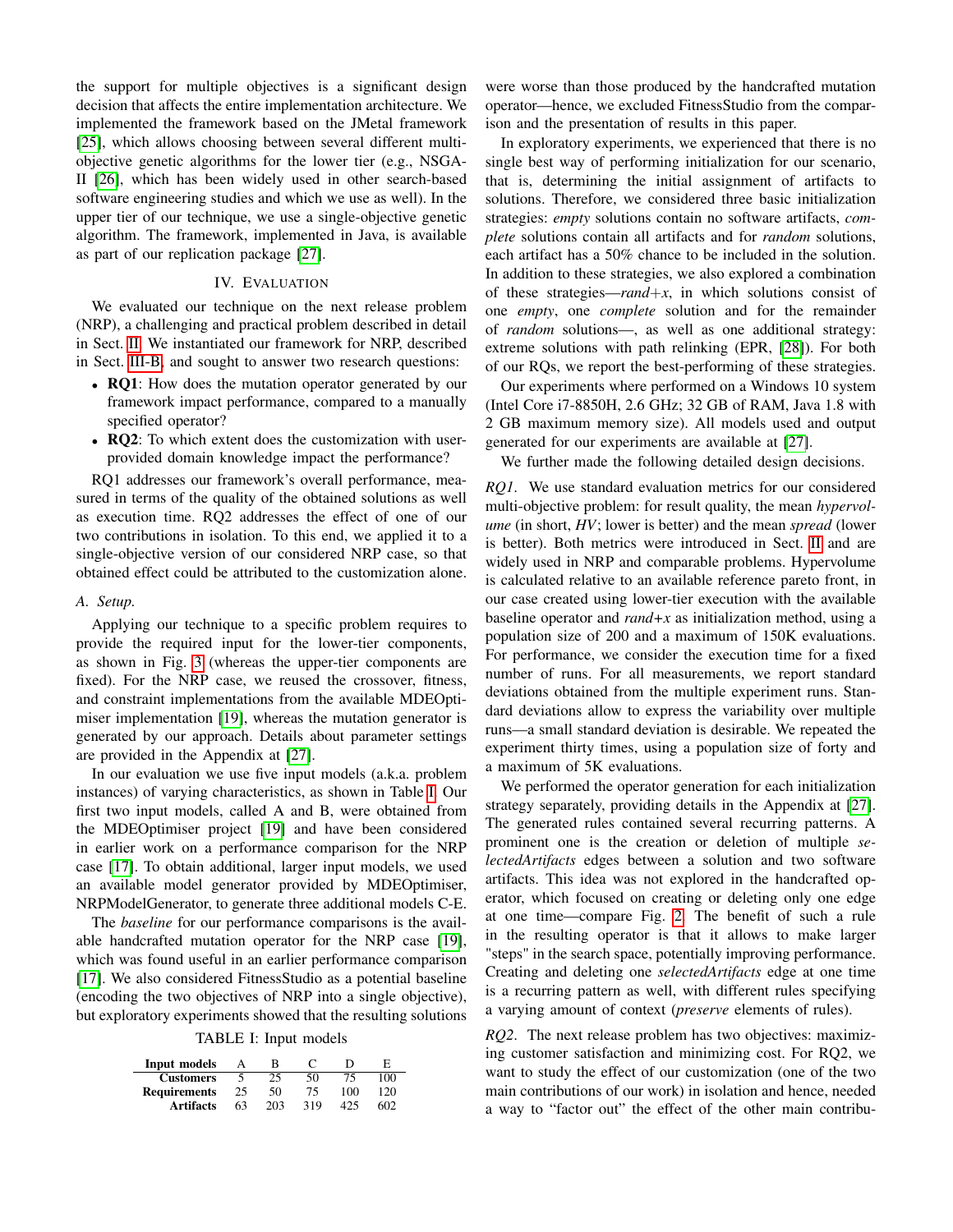<span id="page-5-0"></span>

Fig. 4: RQ1: Model B, Pareto fronts of 15-th best run (*empty*, *complete*, *random*, *rand+X* initialization); mutation operators from baseline (*fixed*) vs. our technique (*fixedXORgen*).

tion, that is, natively supporting multi-objective problems. We specify the NRP as a single-objective optimization problem, combining the two objectives as follows (with  $max\_sat$  and max\_cost representing customer satisfaction and artifact cost if all software artifacts are selected, and  $sat(s)$  and  $cost(s)$ as the satisfaction and cost in candidate solution  $s$ ):

$$
Fit(s) = \frac{sat(s)}{max\_sat} - \frac{cost(s)}{max\_cost}
$$

We performed the operator generation and the experiments for two selected initialization strategies, providing justification and details in [\[27\]](#page-7-26). Similarly to the rules generated for the multi-objective version in RQ1, those generated for RQ2 showed some recurring patterns: specifically, the deletion of two *selectedArtifacts* edges at the same time.

We applied the genetic algorithm together with the topscoring generated mutation operator to models A-E. To study result variability, we repeated the experiment thirty times, using a population size of forty and 120 iterations.

# *B. Results for RQ1: Overall performance*

*Result quality*. Table [II](#page-6-0) gives an overview of our results. Using *random* initialization, for all models except for the smallest model, A, the mutation operator from our technique results in improved result quality. Using *rand+x* initialization (Table [II,](#page-6-0) right), the result quality when using the combination of the generated and available mutation operator is improved for models A, C and D, is very similar for model B and is worse for model E. Potentially, mutation operators generated for an initial population containing both extremes cannot be expected to perform similarly for different models. The picture for the additional initialization strategies (not shown) is similar: our technique in most cases produces somewhat better solutions than the baseline, but not consistently so for all models. In all cases, the observed standard deviations small, showing a good ability to produce consistent solutions over multiple runs.

For a more detailed analysis, we consider the results for model B, as illustrated in Fig. [4](#page-5-0) (and in the Appendix available at [\[27\]](#page-7-26)), combining the MDEOptimiser mutation operator with our generated mutation operator results for four out of five initialization methods in an improved hypervolume and in

four out of five cases in an improved spread. The extremes initialization method results in a slightly worse hypervolume and the *rand+x* initialization method in a marginally worse spread. However, in both cases, the other quality measure is slightly improved. So, the result quality for model B is improved in three out of five cases and results are similar for the other two. From Fig. [4b](#page-5-0), it seems like our generated mutation operator mostly improves the quality for solution sets having a smaller artifact cost.

*Execution time*. The execution time decreased significantly for all tested models and initialization methods when combining our generated mutation operators with the one from MDEOptimiser. This observation can be explained by the higher complexity of the manually defined baseline operator, which relies on complicated control flow, leading to longer execution times. In the combined operator, using our generated rules, which are generally simple and therefore, easy to execute, improves the execution time. Similar to the quality measurements, we observe small standard deviations for both the baseline and our technique, showing a good ability to have similar execution times over multiple runs.

*Summary of results (RQ1)*. The results indicate that our technique is able to support the generation of mutation operators for multi-objective problems [\[8\]](#page-7-7)—leading to a benefit over previous work, which focused on single-objective problems. The generated operators can be used to improve the performance of the search (in terms of execution time) relative to hand-crafted mutation operators, without sacrificing result quality (in terms of hypervolume and spread).

#### *C. Results for RQ2: Usefulness of customization*

*Result quality*. Table [III](#page-6-1) shows RQ2's results. For *complete* initialization, combining our generated mutation operator with the MDEOptimiser mutation operator improved the result quality for all five models. For *random* initialization, using the combined mutation operator improved the result quality for the larger three models significantly. For model A, result quality was slightly better using the combination of the two. For model B quality was slightly better using only the baseline mutation operator. It seems that using our technique quality improves especially for larger models or fewer iterations.

*Runtime performance*. Using *random* initialization, the median run time significantly decreased in all cases when using our technique of combining the two mutation operators. Using *complete* initialization, our technique decreased run time for models  $A$  and  $C$  while the execution time significantly increased for the other three models. The generated mutation operator for *random* initialization seems to be more efficient than the one for *complete* initialization.

We suspect that the performance of generated mutation operators can be guided by limiting the difference between the execution time of the first iteration and the timeout for the upper tier. This is because a long run time for execution of an iteration of the upper tier of the framework seems to indicate a longer run time for the resulting mutation operator.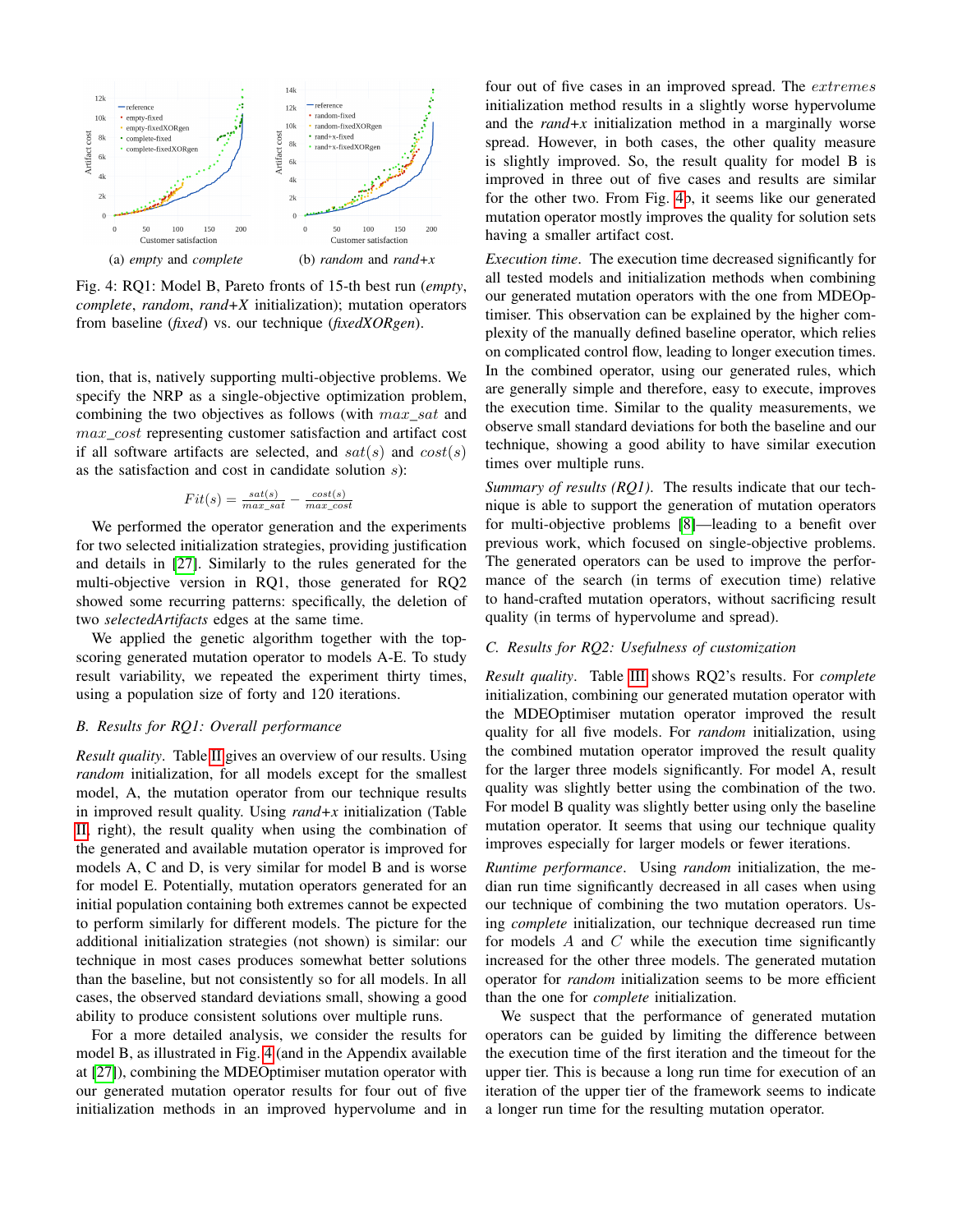TABLE II: RQ1: random and rand  $+ x$  results (mean, (stdev)), times denoted as mm:ss:xxx.

<span id="page-6-0"></span>

| <b>Results</b> | random           |          |             |                            |          |             | $rand + x$       |               |             |                            |               |             |  |
|----------------|------------------|----------|-------------|----------------------------|----------|-------------|------------------|---------------|-------------|----------------------------|---------------|-------------|--|
| Input          | Baseline (fixed) |          |             | Contribution (fixedXORgen) |          |             | Baseline (fixed) |               |             | Contribution (fixedXORgen) |               |             |  |
| model          | НV               | Spread   | Runtime     | HV                         | Spread   | Runtime     | $H\overline{V}$  | <b>Spread</b> | Runtime     | HV                         | <b>Spread</b> | Runtime     |  |
| A              | 0.0911           | 0.5795   | 00:08.817   | 0.1293                     | 0.6642   | 00:07.284   | 0.103            | 0.5079        | 00:08.986   | 0.0704                     | 0.501         | 00:06.342   |  |
|                | (0.0198)         | (0.0824) | (00:00.335) | (0.0425)                   | (0.059)  | (00:00.486) | (0.0134)         | (0.0559)      | (00:00.363) | (0.0116)                   | (0.0544)      | (00:00.282) |  |
| B              | 0.267            | 0.7146   | 00:28.057   | 0.178                      | 0.5283   | 00:23.433   | 0.222            | 0.4697        | 00:29.022   | 0.2102                     | 0.4708        | 00:20.806   |  |
|                | (0.0267)         | (0.0737) | (00:00.399) | (0.0255)                   | (0.0488) | (00:02.271) | (0.0193)         | (0.04)        | (00:00.339) | (0.0179)                   | (0.0428)      | (00:00.401) |  |
| $\sim$<br>U    | 0.3512           | 0.8471   | 00:45.160   | 0.2622                     | 0.7381   | 00:33.351   | 0.2629           | 0.4205        | 00:45.694   | 0.2304                     | 0.4297        | 00:31.953   |  |
|                | (0.024)          | (0.0479) | (00:00.830) | (0.0249)                   | (0.0584) | (00:01.130) | (0.0163)         | (0.0341)      | (00:00.529) | (0.021)                    | (0.0387)      | (00:00.505) |  |
| D              | 0.3985           | 0.8714   | 01:01.851   | 0.3351                     | 0.844    | 00:46.192   | 0.2415           | 0.4439        | 01:03.647   | 0.2283                     | 0.4314        | 00:43.879   |  |
|                | (0.0209)         | (0.0494) | (00:01.004) | (0.0257)                   | (0.045)  | (00:01.139) | (0.0131)         | (0.0278)      | (00:01.143) | (0.0126)                   | (0.037)       | (00:00.487) |  |
| Е              | 0.4778           | 0.9129   | 01:34.769   | 0.4672                     | 0.9028   | 01:08.612   | 0.3073           | 0.3698        | 01:34.197   | 0.3277                     | 0.3819        | 01:06.508   |  |
|                | (0.0207)         | (0.0303) | (00:01.455) | (0.0226)                   | (0.0324) | (00:01.396) | (0.0151)         | (0.047)       | (00:01.501) | (0.0178)                   | (0.0574)      | (00:01.770) |  |
|                |                  |          |             |                            |          |             |                  |               |             |                            |               |             |  |

TABLE III: RQ2: Results using *complete* and *random* initialization, times denoted as mm:ss:x.

<span id="page-6-1"></span>

| Init.          | <i>complete</i> initialization |        |                            |       |        |                  |            | random initialization |                            |       |        |         |  |  |
|----------------|--------------------------------|--------|----------------------------|-------|--------|------------------|------------|-----------------------|----------------------------|-------|--------|---------|--|--|
| <b>Results</b> | Baseline (fixed)               |        | Contribution (fixedXORgen) |       |        | Baseline (fixed) |            |                       | Contribution (fixedXORgen) |       |        |         |  |  |
| Input          | NRP                            |        | Time                       | NRP   |        | Time             | <b>NRP</b> |                       | Time                       | NRP   |        | Time    |  |  |
| model          | best                           | median | median                     | best  | median | median           | best       | median                | median                     | best  | median | median  |  |  |
| A              | 0.457                          | 0.446  | 00:10.0                    | 0.457 | 0.457  | 00:08.2          | 0.454      | 0.439                 | 00:11.4                    | 0.461 | 0.440  | 00:08.6 |  |  |
| в              | 0.526                          | 0.504  | 00:35.3                    | 0.582 | 0.556  | 00:40.7          | 0.589      | 0.554                 | 00:38.4                    | 0.602 | 0.540  | 00:30.0 |  |  |
| C              | 0.379                          | 0.357  | 00:47.8                    | 0.459 | 0.435  | 00:43.3          | 0.508      | 0.461                 | 00:59.2                    | 0.539 | 0.491  | 00:46.4 |  |  |
| D              | 0.314                          | 0.276  | 01:04.3                    | 0.427 | 0.405  | 01:35.8          | 0.434      | 0.403                 | 01:20.9                    | 0.473 | 0.443  | 01:06.8 |  |  |
| E              | 0.218                          | 0.207  | 01:48.6                    | 0.357 | 0.336  | 02:25.1          | 0.272      | 0.226                 | 02:15.0                    | 0.330 | 0.290  | 01:39.1 |  |  |

*Summary of results (RQ2)*. We find that even for a singleobjective version of the NRP problem, supporting userprovided domain knowledge (in the sense of a manually specified initial operator) can lead to an improvement: The combined operator based on our generated rules and the manually specified operator produces better solutions than considering only the manually specified one, sometimes while at the same time improving the execution time.

# *D. Limitations and Threats to Validity.*

The main limitation of our technique is that generating the mutation operator using the upper tier takes time and is required before execution of the lower tier that actually finds solutions. The impact of this overhead depends on how often the lower tier is ran using the generated mutation operator.

External validity is threatened by the limited scope of our experiments: one benchmark case with five models of varying size, including some of significant size. Regarding conclusion validity, our analysis is restricted to descriptive statistics instead of a more rigorous inferential methodology. This treatment is justified by the nature of our data, especially by the observed standard deviations, which are generally much smaller than the differences of means—indicating a clear difference between the treatments. Construct validity is threatened because we only consider two quality indicators (albeit particularly common ones), whereas other quality indicators could lead to different results [\[29\]](#page-7-28).

# V. RELATED WORK

Hyper-heuristics. Hyper-heuristics can be described as "offthe-peg" methods that, given a particular problem class and a set of low-level heuristics components, can automatically produce an adequate combination of these components to effectively solve a problem instance [\[30\]](#page-7-29). Hyper-heuristics are categorized by their objective (*selection* or *generation* of heuristics) and source of feedback (*online* or *offline* learning) [\[31\]](#page-7-30). Online hyper-heuristics learn while solving a problem instance, while offline approaches gather knowledge from a training set that can hopefully generalise to unseen problem instances. In this paper, we present an offline hyper-heuristic to *generate* efficient mutation operators for multi-objective search-based MDE optimization problems.

Automated generation of mutation operators for vectorbased encoding. Self-adaptive mutation [\[32\]](#page-7-31) has been proposed as a means to change the mutation rate of genetic algorithms using vector-based encoding. Meta-learning has been used to design mutation operators expressed as register machines [\[33\]](#page-7-32) and in genetic programming [\[34\]](#page-7-33). Woodward and Swan [\[33\]](#page-7-32) show how register machines can be used to express two common mutation operators (i.e., one-point and uniform mutation). Hong et al. [\[34\]](#page-7-33) use genetic programming to automatically generate mutation operators over a benchmark set that can outperform existing human-designed mutation operators. These works were focused on single-objective problems. Recently, focusing on search-based refactoring, Abid et al. [\[35\]](#page-7-34) show how association rule mining can seed the initial population and derive smart change operators. Their approach is specifically tailored to refactoring.

Automated generation of mutation operators in MDE. On generating mutation operators for model-driven optimization, there is a technique by Burdusel et al. [\[3\]](#page-7-2), [\[36\]](#page-7-35). Burdusel et al. have a different goal than us, as they aim to establish atomicity (and not efficiency) of the generated mutation operators. Atomic mutation rules, such as the manually specified rules for the NRP case considered in our evaluation (see Fig. [2\)](#page-2-0), encapsulate atomic changes to a solution. Hence, this technique does not produce operators such as those observed in our evaluation (e.g., assigning several artifacts at the same time), since they are not atomic. Addressing a broader context than optimization, Gómez-Abajo et al. [\[37\]](#page-7-36) present Wodel, a domain-specific language, and Eclipse plugin to develop and analyse domain-independent model-based mutation operators. While Wodel can aid in the creation of mutation operators,